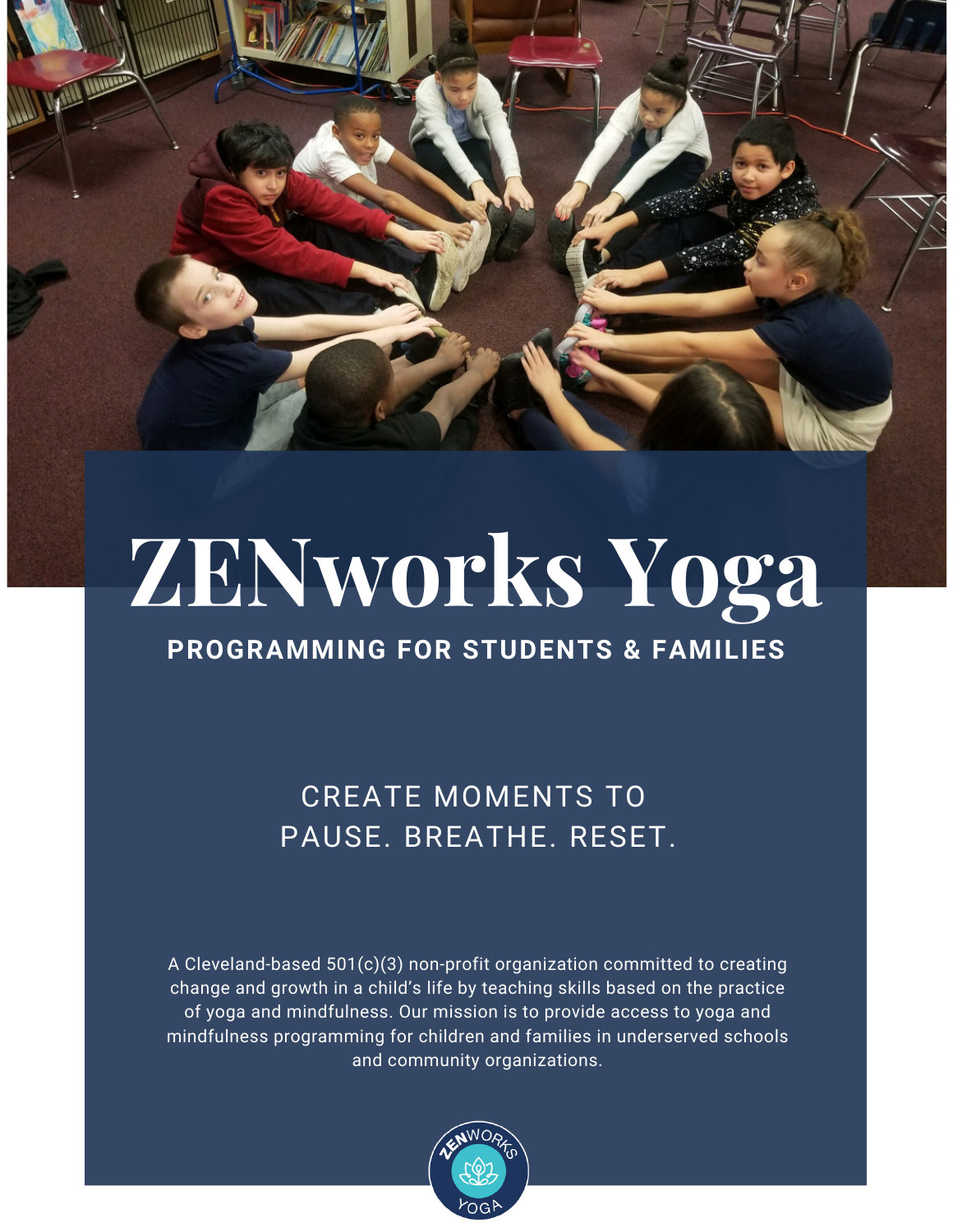# **STUDENT YOGA & MINDFULNESS SESSIONS**

*Expose students to regular yoga and mindfulness lessons to help build resilience and executive functioning skills. Each class will focus on yoga movements, mindfulness, and space to connect and reset. Classes are tailored by age for grades Pre-K through 12.*

## **D E T A I L S**

- Regularly scheduled 1-hour yoga and mindfulness classes on school grounds (this series is available with weekly, monthly, or quarterly options) Classes can be split into two (2) consecutive 30-minute sessions or three (3) consecutive 20-minute sessions.
- Classes are limited to 25 students per session.
- Classes will follow the ZENworks Yoga curriculum, highlighting Social Emotional Learning.
- Each class includes movement, breathing practices, mindfulness meditation, and space to rest.
- Classes are led by certified yoga instructors who have experience working with school communities.
- Instruction is suited for all levels and can be modified to fit the needs of students. All levels and abilities welcome.
- Classes can be done with or without mats (based on preference and space).
- Classes can be scheduled before, during, or after school.
- Virtual sessions available.



*Interested in having us at your school or have questions? Contact Sonya Patel at sonya@zenworksyoga.com or 440-941-3402.*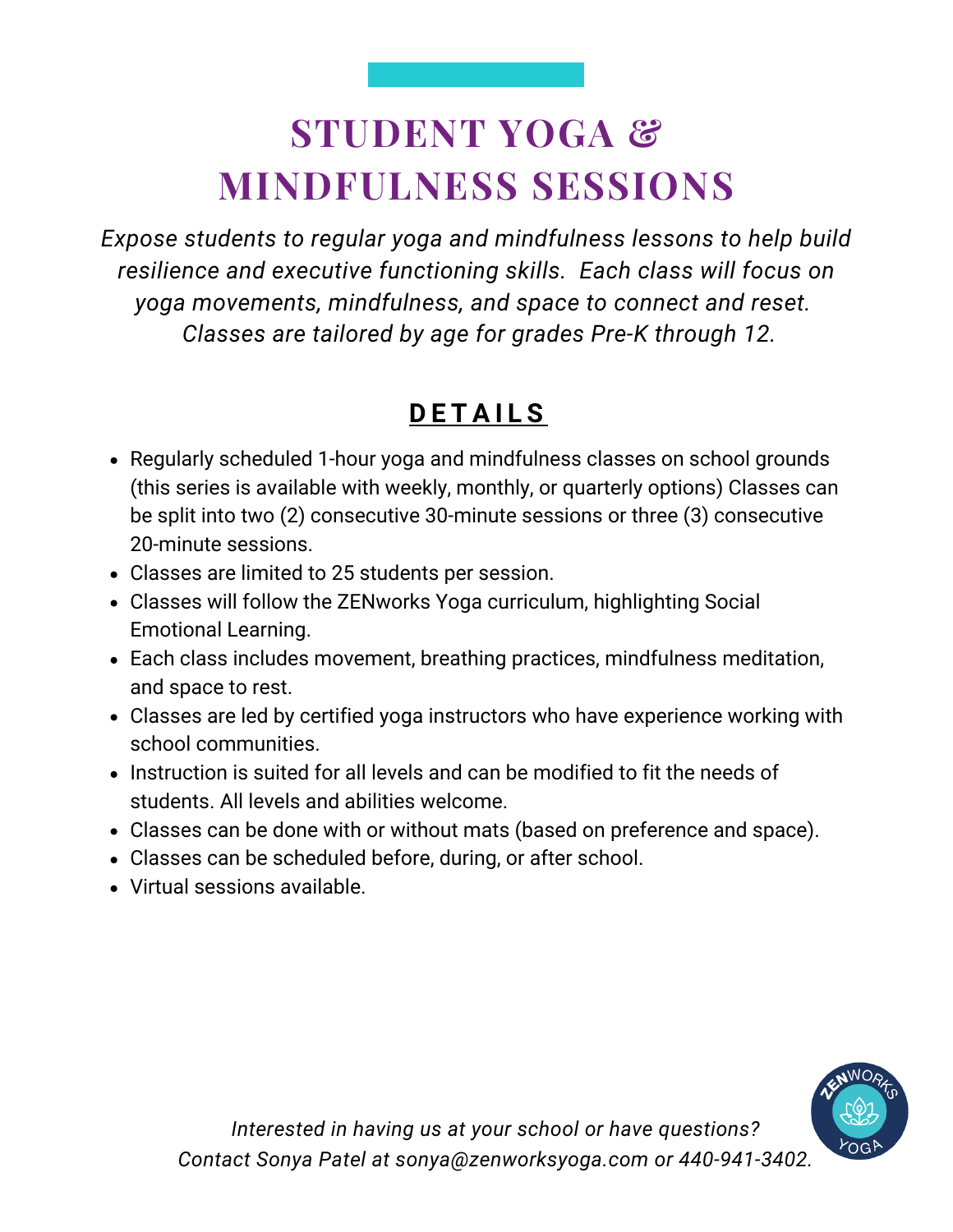# **ONE HOUR ASSEMBLY**

#### *A brief assembly, separated by grade levels to introduce students to yoga and mindfulness techniques that can be practiced virtually anywhere.*

## **D E T A I L S**

- Students will participate in a 1-hour assembly focused on yoga and mindfulness, separated by grade level/band
- Each grade level/band will receive one hour of education mixed with fun, interactive, practical application.
- Throughout this assembly all techniques will have students remain seated (or standing), no equipment required. Student volunteers will help with demonstrations.
- Classes are led by certified instructors with experience leading children. All education and application can be used in the classroom and at home.
- Students will take away educational materials to share with their families.



*Interested in having us at your school or have questions? Contact Sonya Patel at sonya@zenworksyoga.com or 440-941-3402.*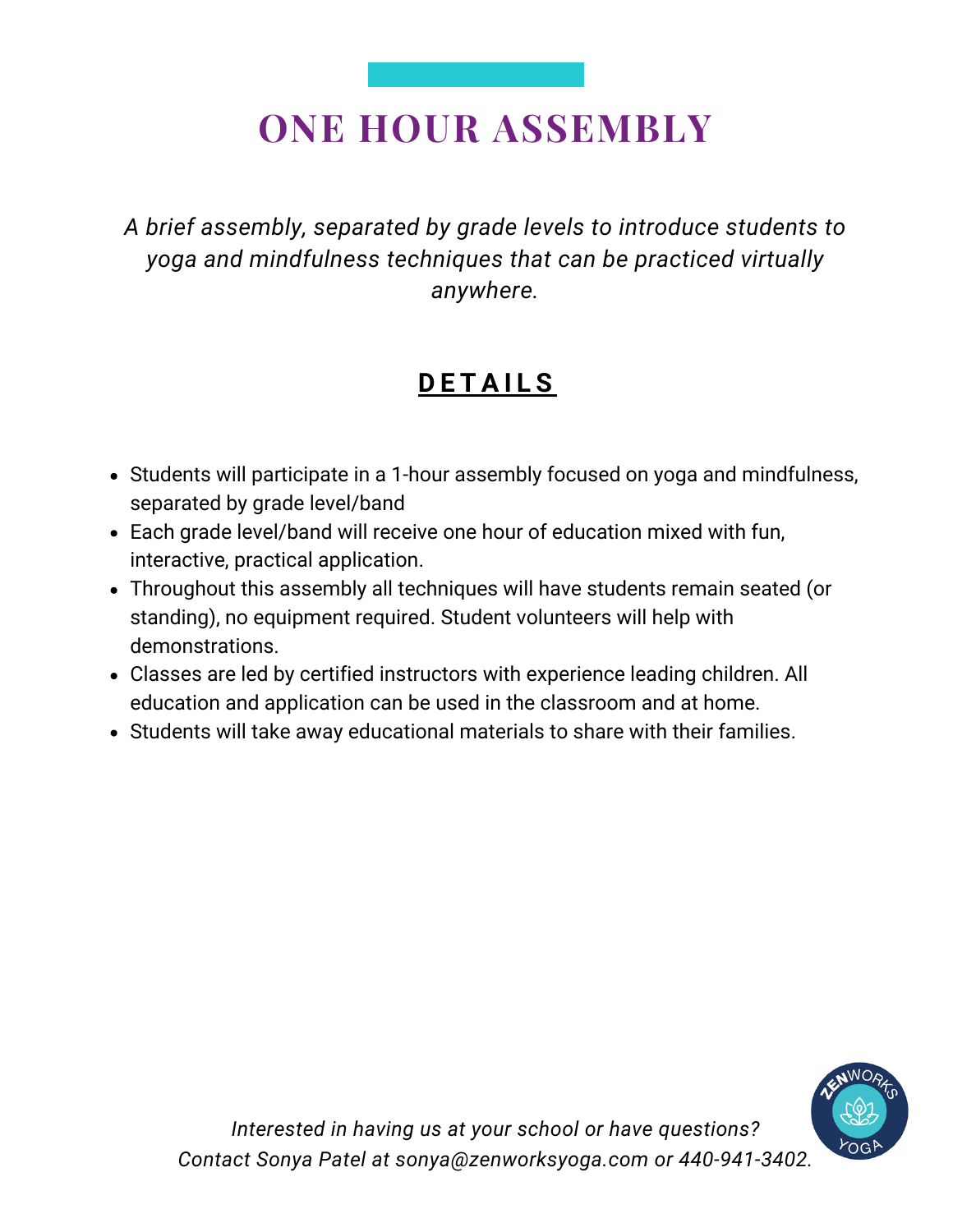## **SCHOOL FAMILY PROGRAM**

*Let's get families involved! This program brings families together to help build a basic understanding of the benefits of yoga and mindfulness in our everyday lives. Invite ZENworks Yoga to your next school family or community event!*

## **D E T A I L S**

- This program provides an opportunity for students and their families to learn and practice yoga and mindfulness techniques together to support connection and empowerment at home and in the community.
- Programs include education on the benefits of yoga and mindfulness, breathing practices, accessible movement and mindfulness activities.
- No equipment or experience necessary.
- Through the program, participants have the opportunity to connect with their families and peers in a fun, interactive and non-competitive setting.
- Take away resources will be provided.

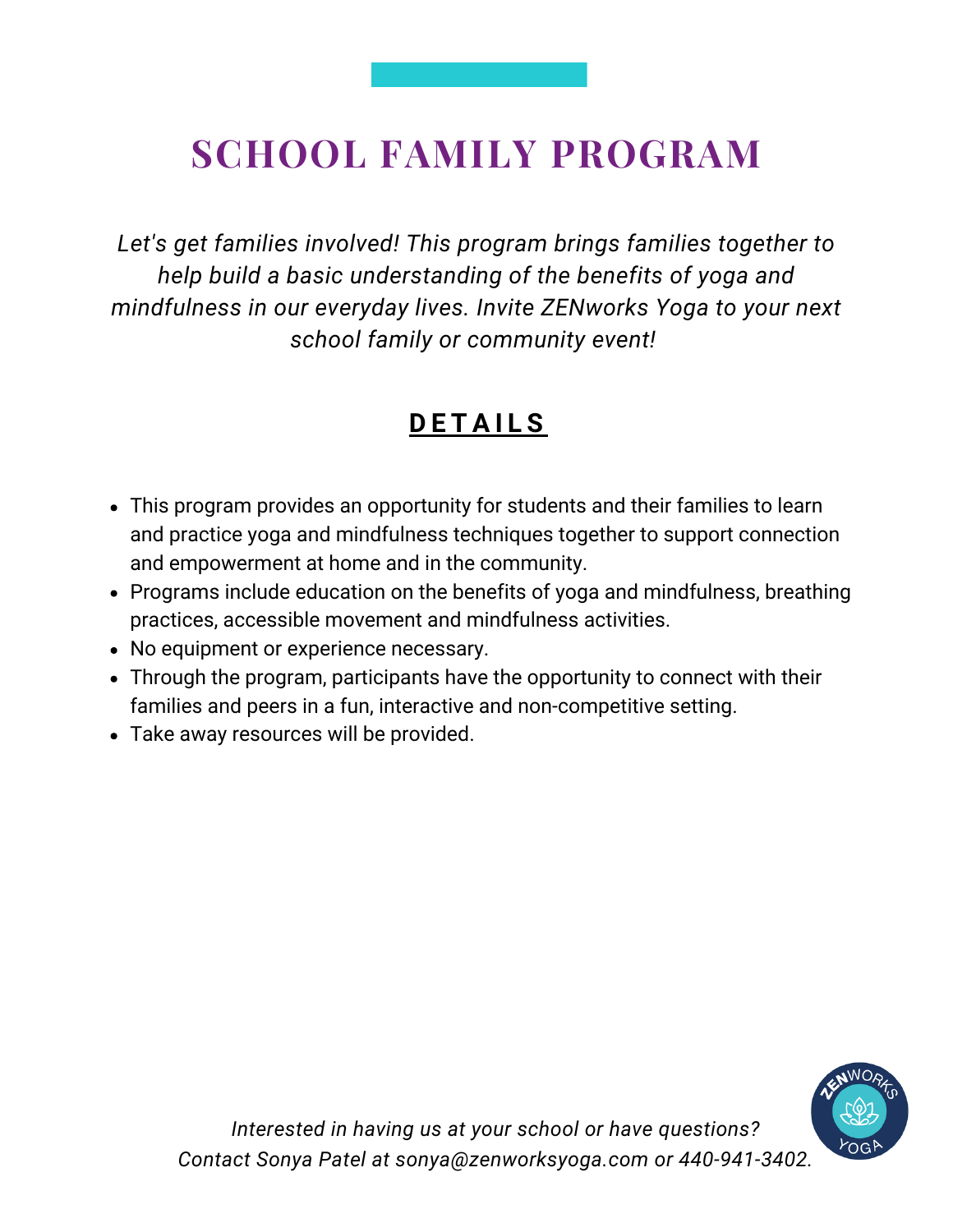# **STUDENT WELLNESS DAY**

*Community building activities for students to introduce them to different health and wellness topics. An opportunity that is accessible for all students and perfect for incorporating movement and creating common language throughout the school.*

## **D E T A I L S**

#### **F U L L D A Y ( " O N W H E E L S " )**

- The "on wheels" opportunity includes a 30-minute community "kickoff" meeting, introducing students and staff to the foundations of yoga, mindfulness, and the value of connection with others. The remainder of the day allows ZENworks Yoga instructors to travel to individual classrooms and deliver a 25-minute interactive lesson on the connection between the brain, breath, and body.
- Students will learn a variety of breathing techniques to help with self-regulation, movements that shift energy in the body to help with learning availability, and mindfulness practices that teach present moment awareness.
- Each lesson will end with a culminating activity that promotes accountability, teamwork, and fosters classroom community growth.
- This program allows students to remain in their classroom, with minimal distractions for a more personal and meaningful experience.

*\*\*This option can be run as half day opportunity with modifications that meet the needs of your building and/or community.*



*additional options continued on next page...*